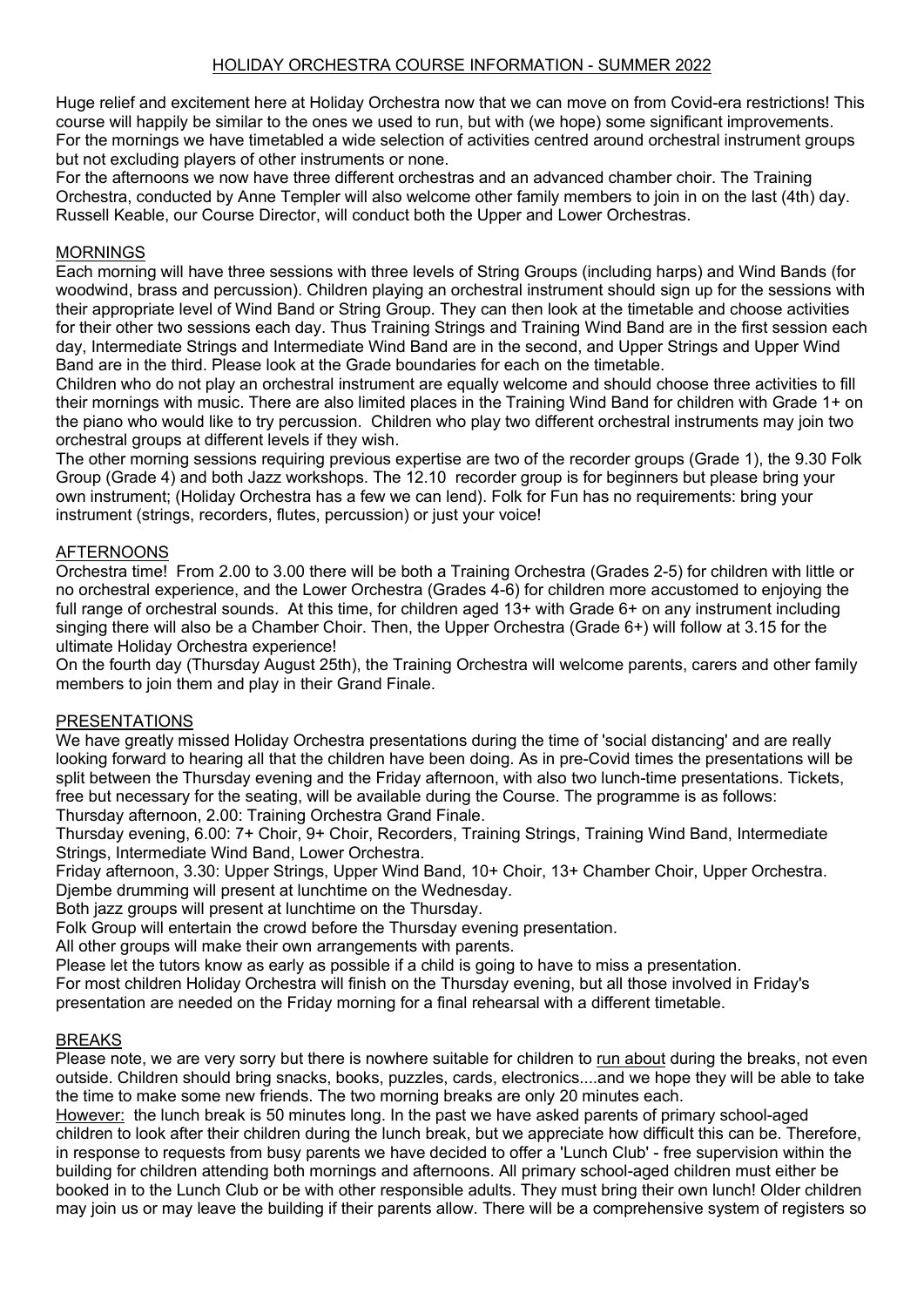we can know who is there in the event of fire or other emergency. In any case there are lunchtime presentations on the Wednesday and the Thursday, in which many children will be involved.

### PARENT HELPERS

If you would like to help Holiday Orchestra with the statutory adult/child ratios, or if your child would feel more confident if you were close by, please do sign up to be one of our wonderful Parent Helpers. From one hour to 26, we are grateful for all you can offer, and there is free tea, coffee and biscuits!

## BOOKING

Now look at the timetable, make your choices and book your place! Music shall never die, and Holiday Orchestra has been part of that life since 1953. Please use our online form, which is located at https://holidayorchestra.co.uk/wordpress\_f/online-booking-for-summer-2022. You will receive an automated email when you submit your form, and a semi-automated email within a few days of your payment, confirming the sessions for which your child has been registered. We endeavour to keep the booking form up to date (indicating which groups are already fully booked) but cannot always do this in real time, so we apologise in advance for any disappointment.

### FEES

If you book and pay before 8th July, the fees are as follows:

|                                               | Half day (morning or<br>afternoon) | Short day (sessions Full day (sessions<br>$1-4)$ | $1-5)$ |
|-----------------------------------------------|------------------------------------|--------------------------------------------------|--------|
| 1 child                                       | £80                                | £100                                             | £120   |
| 2 children from the same family               | £150                               | £190                                             | £225   |
| 3 children from the same family               | £210                               | £265                                             | £315   |
| Each subsequent child from the<br>same family | £60                                | £75                                              | £90    |

For bookings after 8th July, the price will rise by £5 per child. Payment details are at the end of the booking form and in the automated email.

If you have several children attending the course and they are not all doing the same number of sessions, please pay an average of the fees above. For example if you have two children attending just the morning and a third attending a full day, the fee would be  $(210 + 210 + 315)/3 = \text{\textsterling}245$ . Do email if you are unsure.